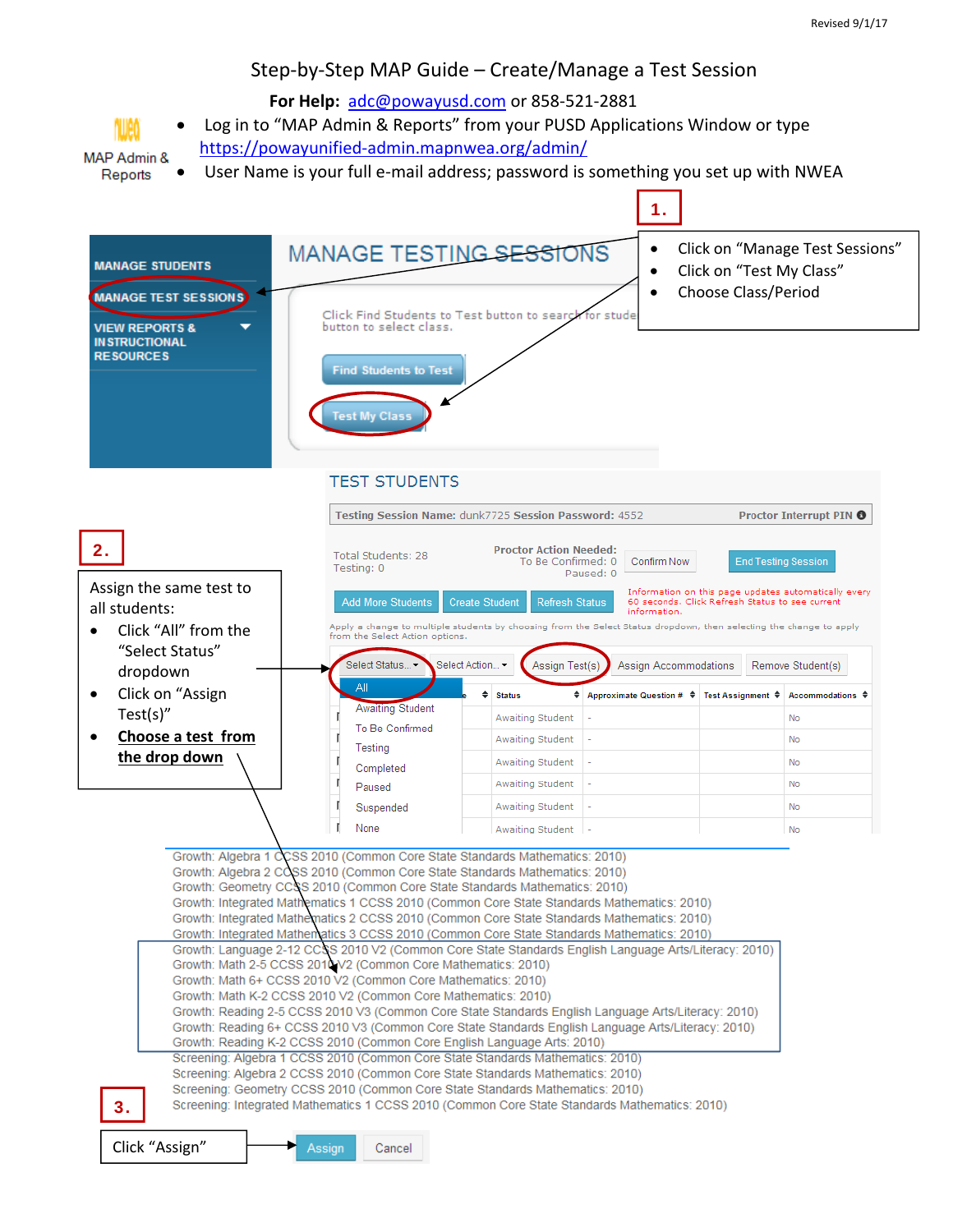# Step‐by‐Step MAP Guide – Create/Manage a Test Session

| <b>TEST STUDENTS</b>                                                                                                                                                                                                                                                                                                  | 4.                                                                                                                                                                   |  |
|-----------------------------------------------------------------------------------------------------------------------------------------------------------------------------------------------------------------------------------------------------------------------------------------------------------------------|----------------------------------------------------------------------------------------------------------------------------------------------------------------------|--|
| Testing Session Nance: piped4715 Session Password: 6482<br><b>Proctor Action Needed</b><br>Total Students: 1<br><b>Confirm Now</b><br>To Be Confirmed:<br>Testing: 0<br>Paused:<br>s page updates every 20<br><b>Add More Students</b><br><b>Create Studen</b><br><b>Refresh Status</b><br>$\bigwedge$ s              | Write your Testing Session Name<br>and Password on the board for<br>students to see. Students will login<br>through a series of prompts (See<br>Student Login Guide) |  |
| conds. Click Refresh Status to see<br>current information.<br>Apply a change to multiple students by choosing from the Select Status dropdown, then selecting the change to apply from the Select Action optio                                                                                                        | 5.                                                                                                                                                                   |  |
| Remove Student(s)<br>Select Status ▼<br>Select Action ▼<br>Assign Test(s)<br>Assign Accommodations<br>← First Name<br>♦ Approximate Question #<br><b>Last Name</b><br>$\div$ Status<br><b>Test Assignment</b><br>u<br>Growth. Math 2-5 CCSS 2010 V2<br>Dorio<br>Lynda<br>a<br>To be Confirmed                         | As students log in, you will see "To<br>Be Confirmed" popping up next to<br>student names, on the proctor<br>screen.                                                 |  |
| 6.<br>Most students will finish within the 1-1/2 hour scheduled<br>testing time. When they finish testing, their status will show<br>"Completed". However, if a student does not finish, do the                                                                                                                       | Start clicking "Refresh Status" and<br>"Confirm Now" buttons often until<br>all students are testing. The<br>program only refreshes on its own<br>every 20 seconds.  |  |
| following:<br>• Click in the box to the left of their name<br>• On the "Action" dropdown, select "Suspend"                                                                                                                                                                                                            |                                                                                                                                                                      |  |
| Testing Session Name: dunk7725 Session Password: 4552                                                                                                                                                                                                                                                                 | Proctor Interrupt PIN <sup>6</sup>                                                                                                                                   |  |
| <b>Proctor Action Needed:</b><br>Total Students: 28<br>To Be Confirmed: 0<br>Confirm Now<br>Testing: 0<br>Paused: 0                                                                                                                                                                                                   | <b>End Testing Session</b>                                                                                                                                           |  |
| Information on this page updates automatically every<br><b>Add More Students</b><br>Refresh Status<br>60 seconds. Click Refresh Status to see current<br><b>Create Student</b><br>information.<br>Apply a change to multiple students by choosing from the Select Status dropdown, then selecting the change to apply |                                                                                                                                                                      |  |
| from the Select Action of tions.<br>Select Action<br>Select Status<br>Assign Test(s)<br>Assign Accommodations<br>Remove Student(s)                                                                                                                                                                                    |                                                                                                                                                                      |  |
| Confirm<br>Approximate<br>Last Name <sup>*</sup> Fir<br><b>Test Assignment</b><br>Do Not Confirm<br>٠<br>Question #                                                                                                                                                                                                   | <b>Accommodations</b>                                                                                                                                                |  |
| Pause<br>п<br>7.<br>Resume                                                                                                                                                                                                                                                                                            |                                                                                                                                                                      |  |
| Suspend                                                                                                                                                                                                                                                                                                               | To end the testing session:<br>• Click on "End Testing Session". You                                                                                                 |  |
| Terminate<br>⊽<br><b>Test Again</b><br>it.                                                                                                                                                                                                                                                                            | can save the session name or delete                                                                                                                                  |  |
| ☑                                                                                                                                                                                                                                                                                                                     | • Ending the session will automatically<br>suspend any students still testing.                                                                                       |  |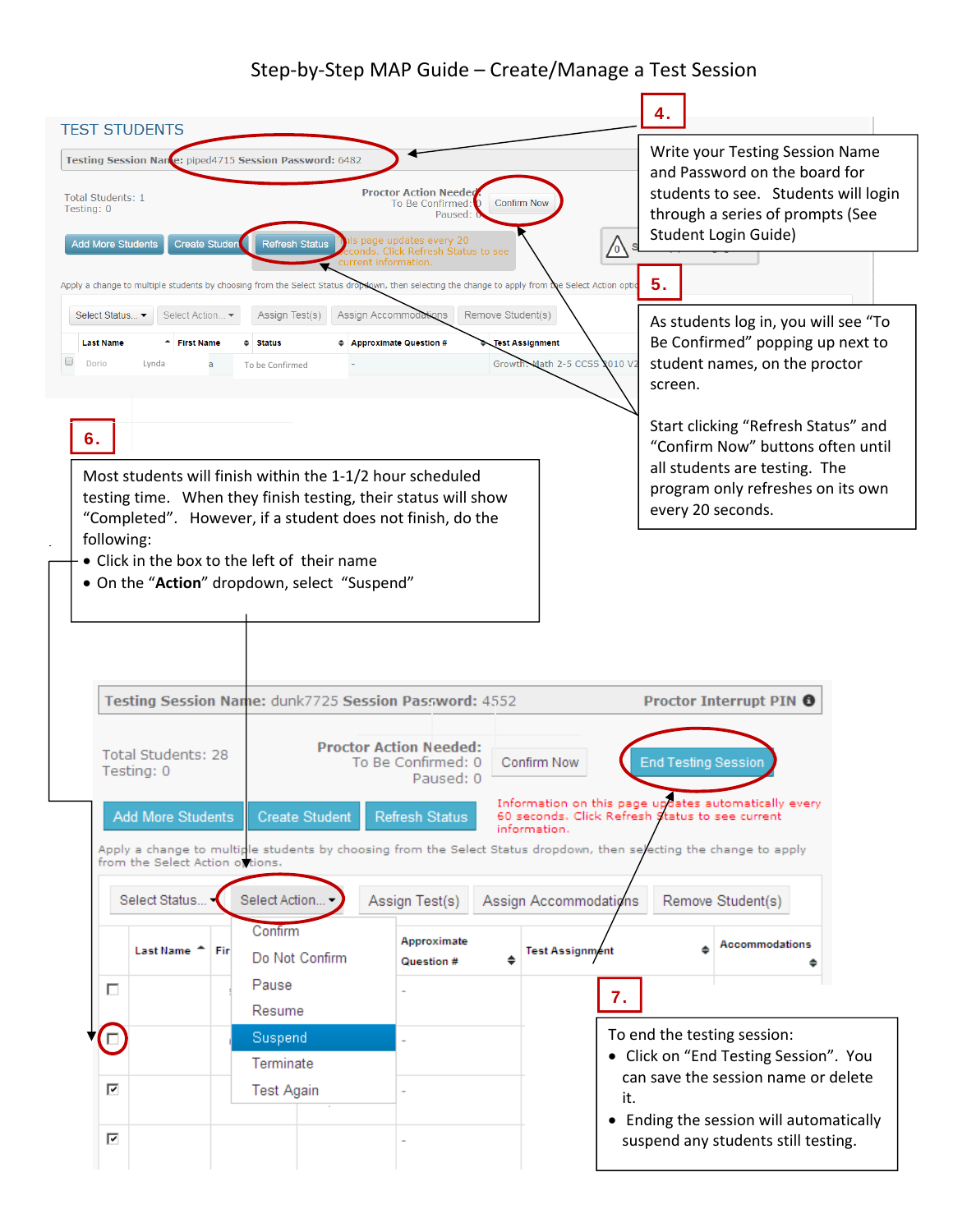# **Troubleshooting Guide and Helpful Hints**

Click "Refresh" often:

• Before choosing an "Action" from the dropdown list, click "Refresh"

If you get a white screen:

 This means the connection has been lost to NWEA. Press the F5 button on your keyboard to refresh or click the "Refresh Status" button. You may have to do this more than once, please be patient.

If "Test My Class" is grayed out or you can't open a saved Testing Session:

- You already have an active testing session open.
- Click on "Return to Testing" on the right hand side near the top of the page.
- Either "End Testing Session" to begin a new one or continue testing in the current session.

If a student can't find their name on the dropdown list:

- Have student click "Clear" then F5 to refresh, if refresh doesn't work then,
- Check status on Proctor screen. If status is anything but "Awaiting Student", the student's name will not come up in the list for the student to log in.

If a student's status says "Confirmed", but they are logged into the testing system:

- $\bullet$  Click  $\overline{M}$  next to the student's name
- Under the **Actions** dropdown select on "Do not confirm." This should put the student in "Awaiting Student" mode.
- Have the student click "Clear" or F5 to refresh. They should now see their name.

To include other students in an existing testing session:

- Click "Add More Students" and enter student ID number
- Click "Search", select the desired students then click "Add Students"
- "Save and Return to Testing" (scroll down)
- Click  $\overline{a}$  next to the student's name
- Click on "Assign Test(s)" and select a test
- Click on "Assign" and wait for student to log in

To switch a student to another test:

- Select the student by putting a check next to their name
- Choose "Test Again" from the "Action" button
- Again, put a check next to their name
- Click on "Assign Test(s)" and choose the new test
- Click "Assign", the status will say, "Awaiting Student". The student can now login.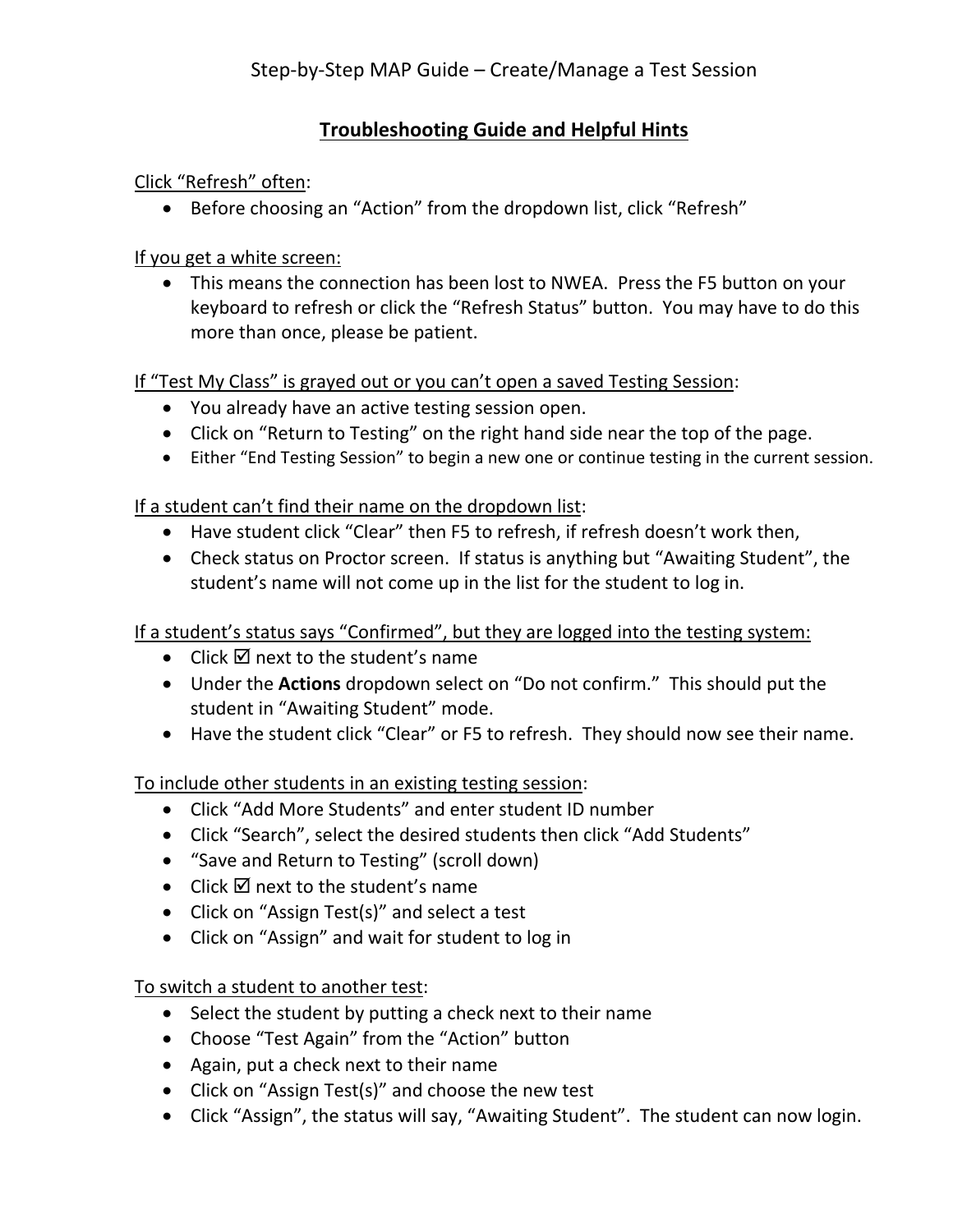# Step‐by‐Step MAP Guide – Create/Manage a Test Session

If you can't change the Action on the Proctor computer:

- Click Ctrl+Shift+L on the student's computer and the Proctor menu will come up. You will need to log in with the Proctor's pin found on the upper right of the Proctor screen. Mouse over the words Proctor Interrupt pin to see the number.
- You can suspend, pause or terminate the student's test from this menu on the student screen, instead of the Proctor screen.

Keep good records of who needs a make‐up test:

■ Make-up testing will go much smoother if you have a list of which students need which test. i.e. John Smith needs Math 2-5

To close the student Lockdown Browser:

Click "X' in upper right hand corner or Ctrl+Shift+Q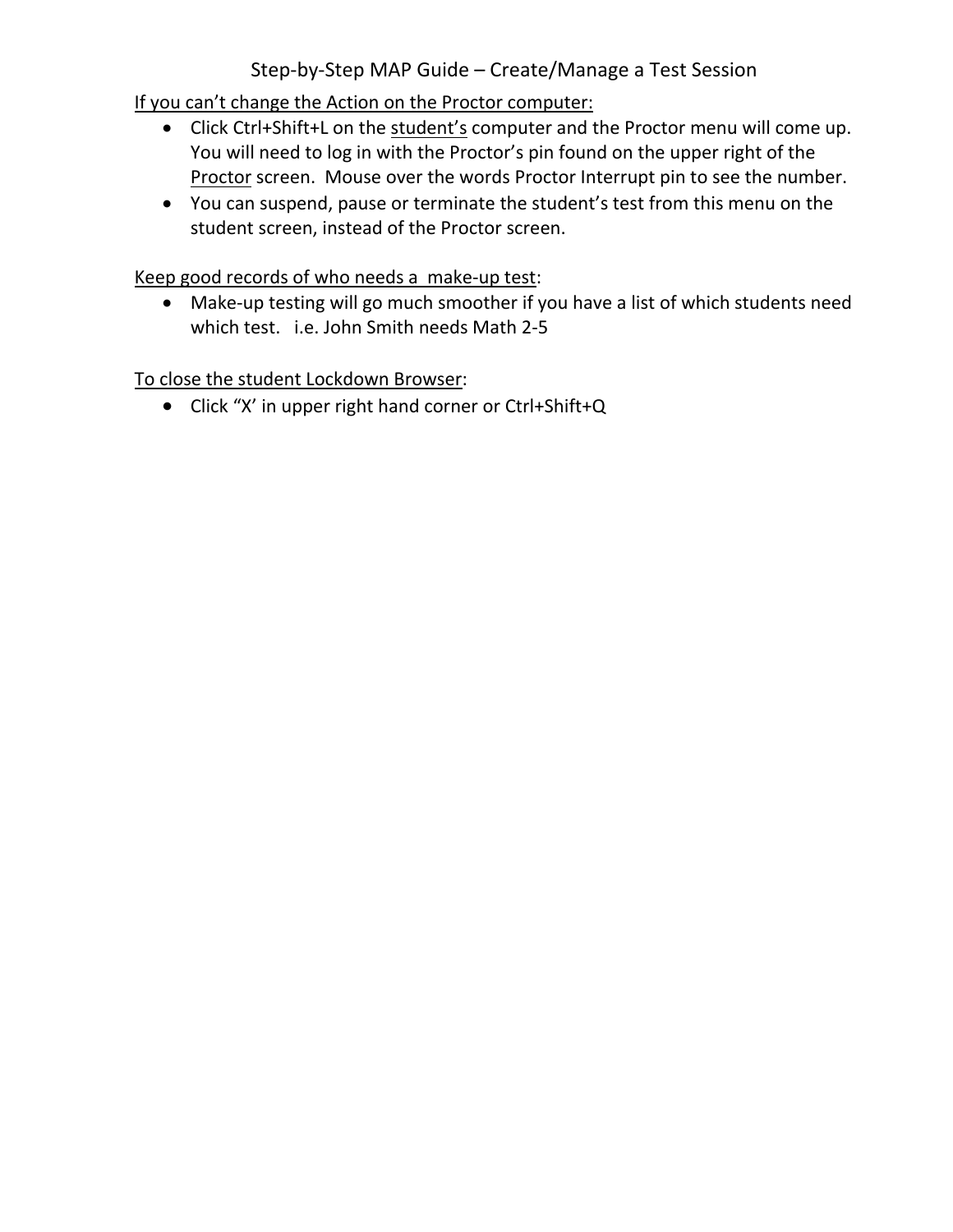# **Student Login Guide**



Students will log in to the computer with their own PUSD login. For primary grades (K and 1) be sure to check that the volume is not muted prior to accessing the NWEA Lockdown Browser. Check that headphones are working. 1.

2. In the Applications Window, they will choose the NWEA Lockdown Browser



| $\mathbf{x}$<br>Is this correct?                                                                                                                                                                     | 5.                                                                                                                                                                       |
|------------------------------------------------------------------------------------------------------------------------------------------------------------------------------------------------------|--------------------------------------------------------------------------------------------------------------------------------------------------------------------------|
| Meg Wilcox<br>Name:<br>Session:<br>hawksJB11<br>Test:<br>Growth: Math 2-5<br><b>Basic Stude</b><br>School:<br>Mt. Hood High School<br>Grade:<br><b>Birth Year:</b><br>2001<br>versy74<br>Student ID: | Students will come to a<br>screen that will ask them if<br>the information is correct.<br>Once the student has<br>checked their information,<br>they should click "Yes". |
| Student                                                                                                                                                                                              |                                                                                                                                                                          |